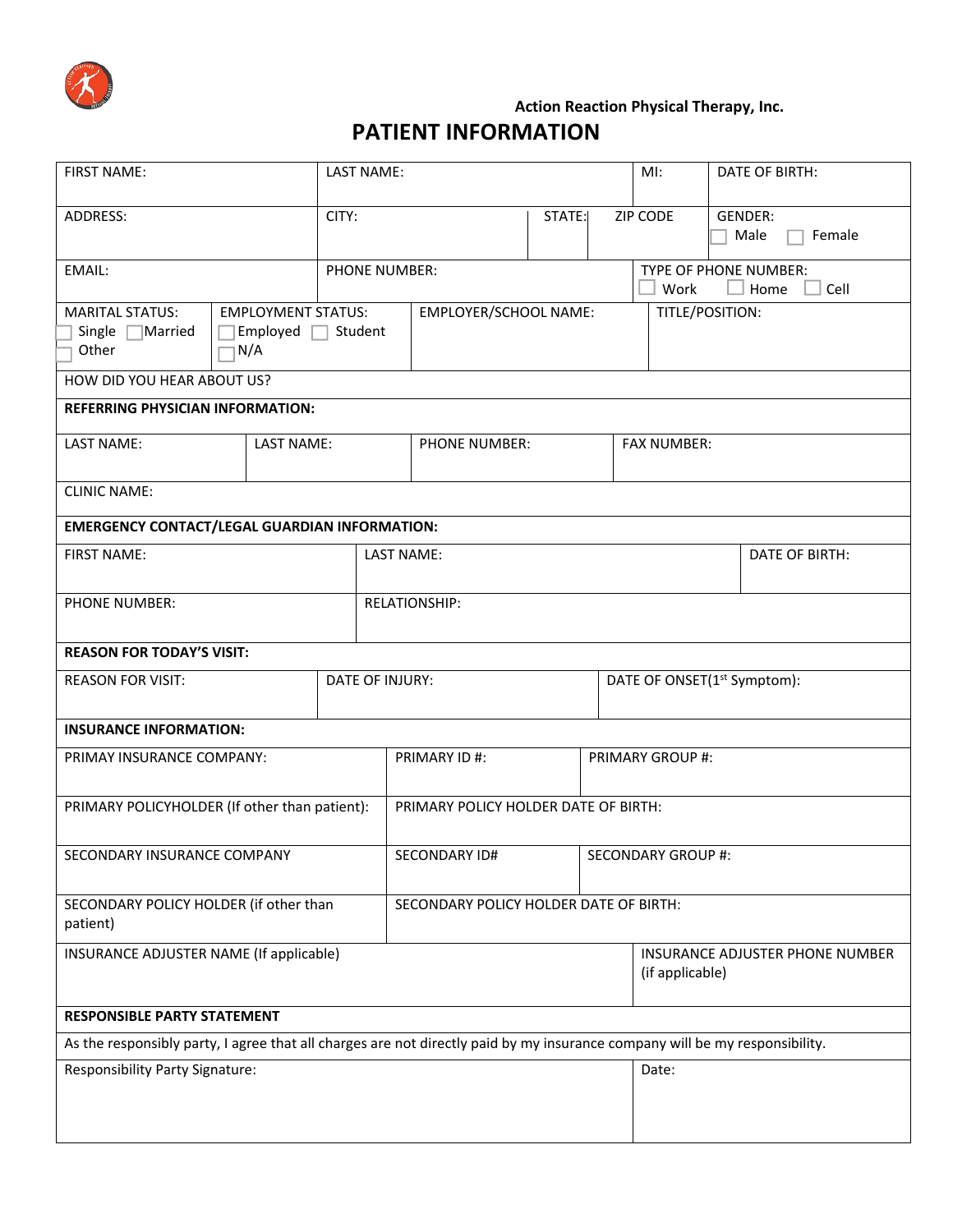

# **Welcome to Action Reaction Physical Therapy, Inc.!**

KNOW YOUR INSURANCE: Your insurance policy is a contract between you and your insurance company. Insurance policies vary, even within the same company. Your insurance company has the final say on what is covered and not covered under your policy. Even though we verify coverage or eligibility for you, ultimately, it is your responsibility to know what your coverage is for services. All questions about your coverage should be directed to your insurance company.

All services you receive here are transactions between you and your health care provider. If the services are not covered by your insurance, you may ultimately be responsible for the cost of these services.

MOTOR VEHICLE INSURANCE: We will bill your open MVA claim. It is recommended that you call your insurance company to verify the amount of coverage and how much is available on your claim. In the event that coverage for services on your plan is for "reasonable and customary," you will be responsible for the amount not paid by the insurance company.

THIRD PARTY INSURANCE: In the event your motor vehicle accident involves third party insurance, you may be charged a \$50 lien filing fee. This fee will cover the cost of filing the lien, renewing and releasing the lien once a settlement and payment have been received.

WORKERS COMPENSATION CLAIMS: We will bill your open, approved workers compensation claim. Please be advised that in the event your claim is denied, you are financially responsible for all charges.

PAYMENT OPTIONS: We accept personal checks, debit, cash, Visa, MasterCard and Discover. Insurance co‐payments are due at each visit. For all payments made in the clinic, a written receipt will be given to you per request. Any portion of your treatments that are not covered by your insurance becomes your responsibility, and is due within 30 days. Interest may be charged at a rate of 1% per month (12% annually) for unpaid balances over 30 days old. Additionally, a \$27.00 fee will be charged to the patient for each incident that a check is returned to us with insufficient funds.

SUPPLIES: We are a non‐DME (durable medical equipment) provider and therefore, payment for supplies is due at time of service.

NON-DISCRIMINATION: Admission to our clinic is non-discriminatory for services rendered, regardless of race, color, national origin, disability, or age. All clients who come to our office for services are protected against discrimination assured by the Title VI of the Civil Rights act of 1964, Section 504 of the Rehabilitation Act of 1973, and the Age Discrimination Act of 1975.

Thank you for allowing us the opportunity to serve you. If you have any questions about the information above or any uncertainty regarding your insurance coverage, please do not hesitate to ask for our assistance.

\_\_\_\_\_\_\_\_\_\_\_\_\_\_\_\_\_\_\_\_\_\_\_\_\_\_\_\_\_\_\_\_\_\_\_\_\_\_\_ \_\_\_\_\_\_\_\_\_\_\_\_\_\_\_\_\_\_\_\_\_\_\_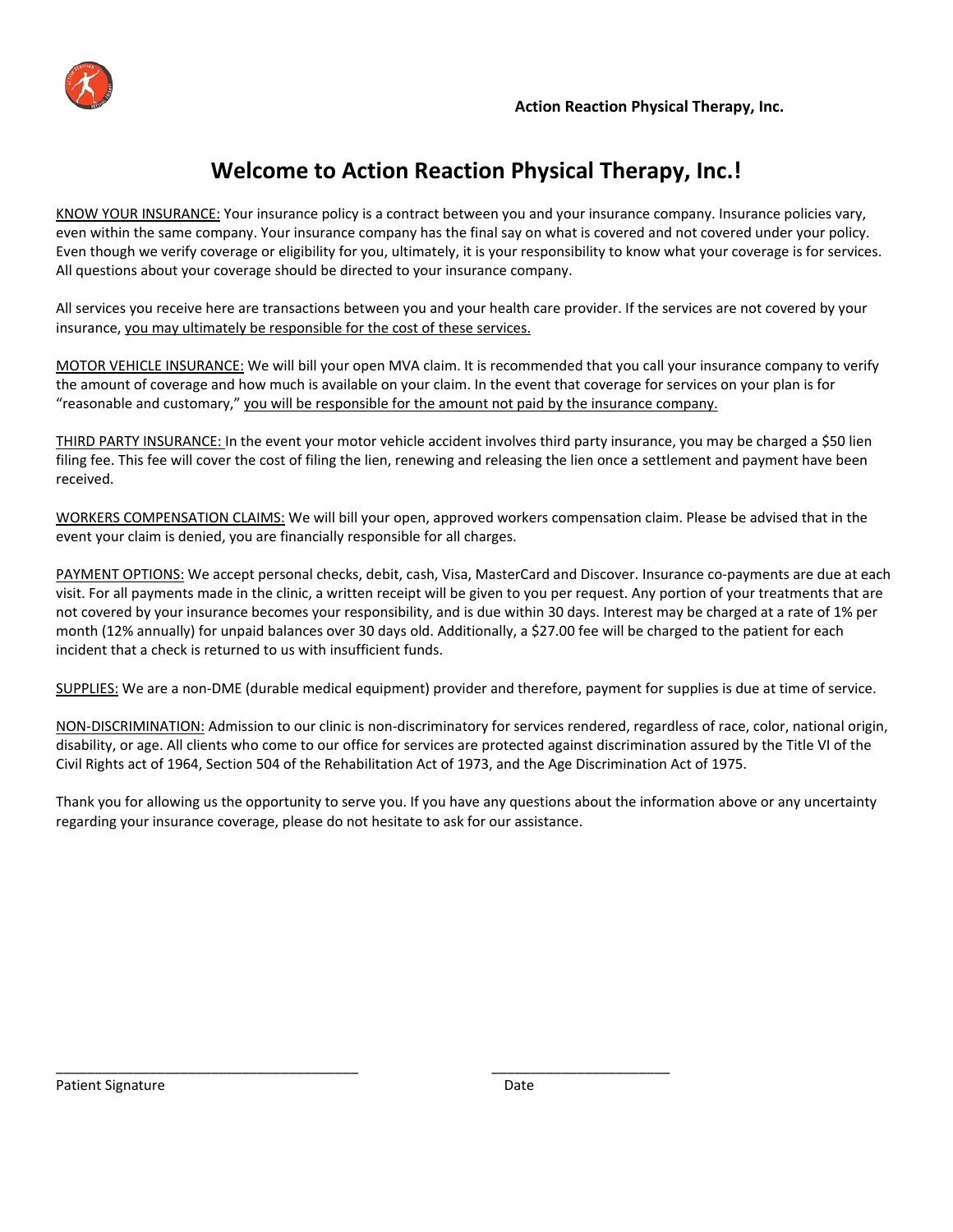

## **Action Reaction Physical Therapy, Inc. Notice of Patient Information Practices**

THIS NOTICE DESCRIBES HOW MEDICAL INFORMATION ABOUT YOU MAY BE USED OR DISCLOSED AND HOW YOU CAN OBTAIN ACCESS TO INFORMATION. PLEASE REVIEW CAREFULLY.

### Action Reaction Physical Therapy, Inc. Legal Duty

Action Reaction Physical Therapy, Inc. is required by law to protect the privacy of your personal health information, provide this notice about our information practices, and follow the information practices that are described herein.

### USES AND DISCLOSURE OF HEALTH INFORMATION

Action Reaction Physical Therapy, Inc. uses your personal health information primarily for treatment, obtaining payment for treatment, conducting internal administrative activities, and evaluating the quality of care provided. For example, Action Reaction Physical Therapy, Inc. may use your personal information to contact you to provide appointment reminders, or information about treatment alternatives or other health related benefits that could be of interest to you.

Action Reaction Physical Therapy, Inc. may also use or disclose your personal health information without prior authorization for public health purposes, for auditing purposes, for research studies and for emergencies. We also provide information when required by law.

In any situation, Action reaction Physical Therapy, Inc's policy is to obtain your written authorization before disclosing your personal health information. If you provide us with a written authorization to release your information for any reason, you may later revoke that authorization to stop disclosures at any time.

Action Reaction Physical Therapy, Inc. may change its policy at any time When changes are made, a new Notice of Information Practices will be posted in a common area of our clinic. You may also request an updated copy of our Notice of Information Practices at any time.

#### Patient's Individual Rights

You have the right to review or obtain a copy of your personal health information at any time. You have the right to request that we correct any inaccurate or incomplete information in your records. You also have the right to request of list of instances where we have disclosed your personal health information for reasons other than treatment, payment or other related administrative purposes.

You may also request in writing that we do not use or disclose your personal health information for treatment, payment, and administrative purposes except when specifically authorized by you, when required by law, or in emergency circumstances. Action Reaction Physical Therapy, Inc. will consider all such requests on a case‐by‐case basis, but the Company is not legally required to accept them.

#### Concerns and Complaints

If you are concerned that Action Reaction Physical Therapy, Inc. may have violated your privacy rights or if you disagree with any decisions we have made regarding access or disclosure of your personal health information, you may send a written complaint to the U.S. Department of Health and Human Services or contact the following office:

> Action Reaction Physical Therapy, Inc. 2611 NE 125th St, Suite 90 Seattle, WA 98125 (206) 523‐6826

\_\_\_\_\_\_\_\_\_\_\_\_\_\_\_\_\_\_\_\_\_\_\_\_\_\_\_\_\_\_\_\_\_\_\_\_\_\_\_ \_\_\_\_\_\_\_\_\_\_\_\_\_\_\_\_\_\_\_\_\_\_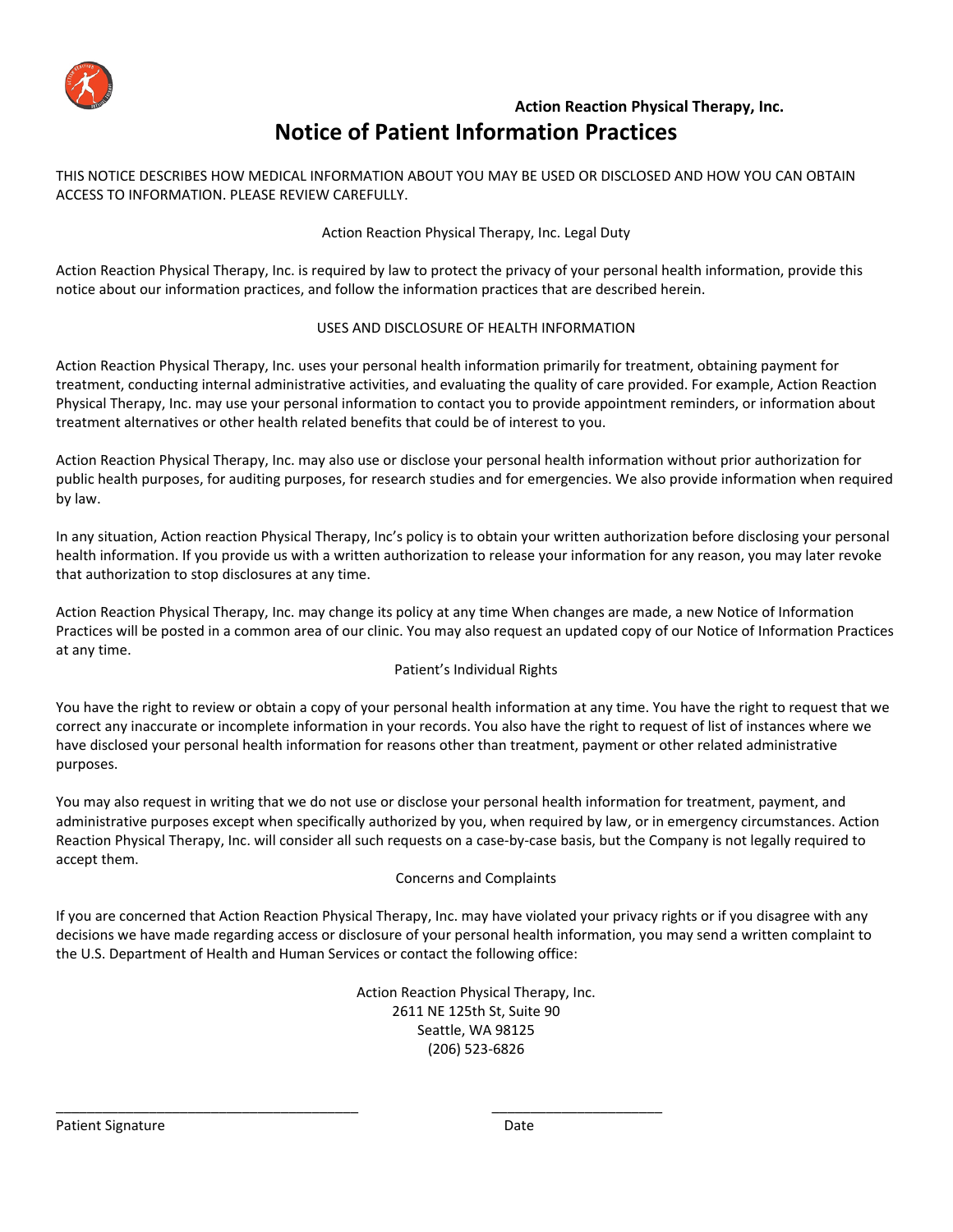

## **Action Reaction Physical Therapy Cancellation, Missed Appointment, and Late Arrival Policy**

Our goal at Action Reaction Physical Therapy is to provide high quality care. In order to be able to give all patients high quality care it is important that patients arrive on time for all scheduled appointments. If you need to cancel an appointment please give us at least a **24 hour notice** to allow us to properly fill the slot with another patient that may need our care. If you are going to be late please call or text us and let us know you are running late.

## **LATE CANCELLATION OF APPOINTMENTS:**

In order to be respectful to our physical therapists as well as the needs of other patients please be courteous and call Action Reaction Physical Therapy promptly when you are aware of needing to change or cancel an appointment. We require at least a **24 hour notice** to cancel or reschedule an appointment. There will exception made due to illness, weather, or emergencies that are unavoidable.

**You will be charged \$95 for a missed appointment or an appointment not cancelled at least 24 hours in advance of your scheduled appointment. (Your insurance will not pay for this portion and it will be your responsibility).** 

- **1st Late Cancellation/No Show:** Verbal warning of missed Appointment and a fee of \$95 billed to your account
- **2rd Late Cancelled/No Show:** Warning Letter and a fee of \$95 billed to your account
- 3<sup>th</sup> Late Cancelled/No-Show: Discharge from Treatment and \$95 fee billed to your account.

## **LATE APPOINTMENT:**

In order to be respectful to our physical therapists and needs of our patients please be courteous and let us know if you are going to be late. Please be aware that if you are late to your appointment your appointment will still end at your scheduled time.

## **If you are more than 30 minutes late we will cancel your appointment and you will be charged the fee of a late cancellation of \$95.**

- **20 Minutes Late:** \$30 Late Fee billed to you account (this will not be billed to your insurance
- **30 Minutes Late:** Cancelled appointment and billed the no‐show/cancellation fee of \$95.
- \*\*\*If you are late 3 times or more you will be discharged from treatment and will be charged \$95. (1st late appointment is a verbal warning, 2<sup>nd</sup> late appointment is a warning letter, 3<sup>rd</sup> late appointment is a discharged from treatment)\*\*\*

I understand and agree to the cancellation, no‐show, and late appointment policy. I understand that I will be charged and expected to pay \$95 for any appointments not cancelled at least 24 hours in advanced or for any missed appointments. I understand that I will be charged at least \$30 for any appointments where I arrive late.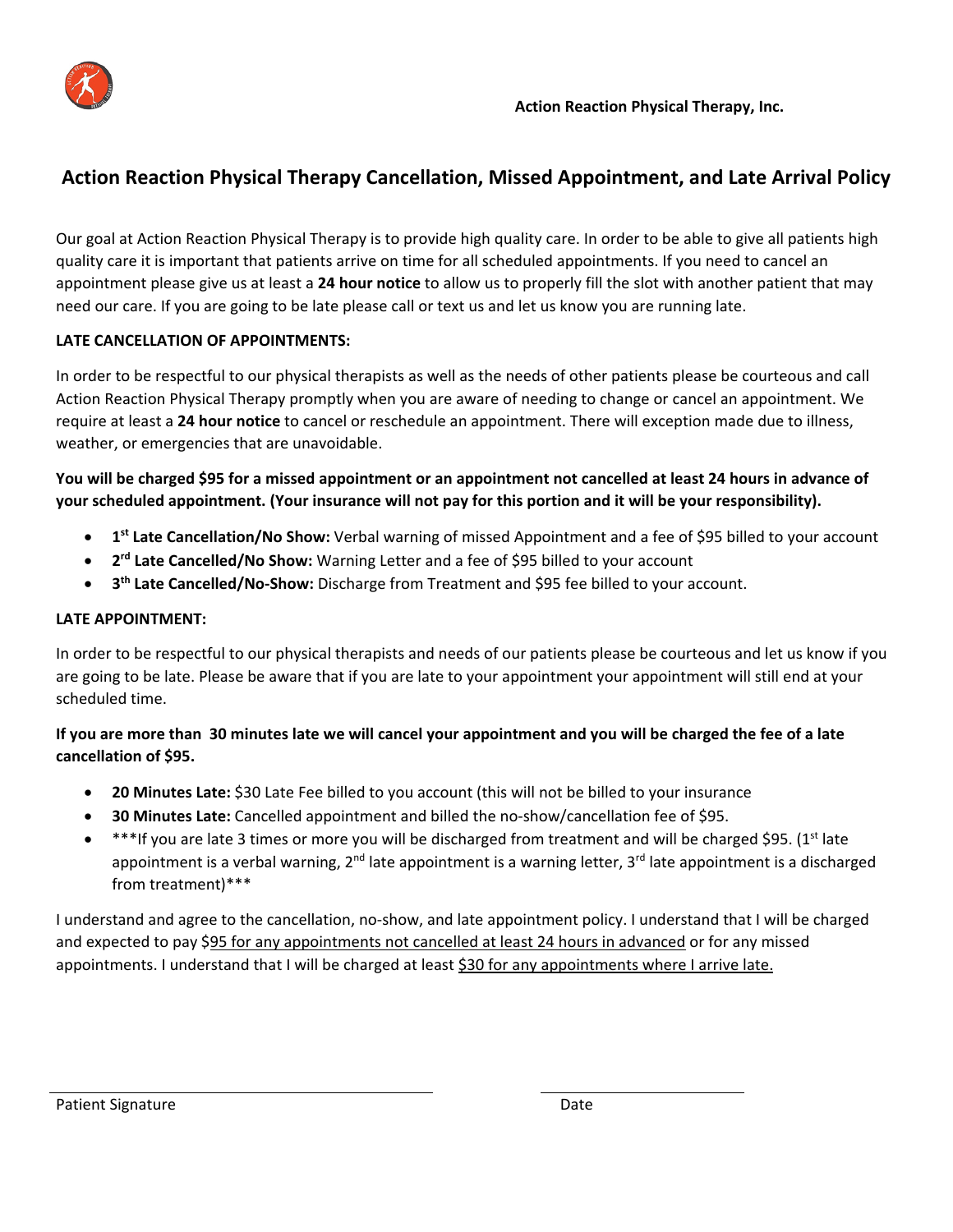

### **REMINDER MESSAGES:**

We provide reminder text messages the day before your appointment as a courtesy. You are responsible for remembering your scheduled appointments.

Stating that you did not receive a message or that the message was made after the 24 hour deadline does not make your missed or cancelled appointment an exception.

I have been informed that reminder messages are made the day prior to my appointment as a courtesy but that I am expected to remember my appointment at the time I make the appointments (Reminder text messages are often made less than 24 hours before the scheduled appointments).

| Patient Signature                                                                                                              | Date |
|--------------------------------------------------------------------------------------------------------------------------------|------|
| How would you like to receive reminders?                                                                                       |      |
| Text Messages: 1999 and 1999 and 1999 and 1999 and 1999 and 1999 and 1999 and 1999 and 1999 and 199                            |      |
|                                                                                                                                |      |
| Email:<br><u> 1989 - Andrea Albert III, politik a postal de la provincia de la provincia de la provincia de la provincia d</u> |      |
| Both Text Messages and Email                                                                                                   |      |
| Opt out of all reminders                                                                                                       |      |

\_\_\_\_\_\_\_\_\_\_\_\_\_\_\_\_\_\_\_\_\_\_\_\_\_\_\_\_\_\_\_\_\_\_\_\_\_\_\_\_\_\_\_\_\_\_\_\_\_\_\_\_\_\_\_\_\_\_\_\_\_\_\_\_\_\_\_\_\_\_\_\_\_\_\_\_\_\_\_\_\_\_\_\_\_

## **ASSIGNMENT OF BENEFITS/AUTHORIZATION TO RELEASE MEDICAL INFORMATION/CONSENT TO TREAT**

I hereby assign all medical benefits to which I am entitled to Action Reaction Physical Therapy in the event they file insurance on my behalf. I understand that I a financially responsible for all charges whether or not paid by said insurance. In the event my account becomes delinquent and is therefore in default of payment, I accept responsibility for the principal amount owing as well as all reasonable costs associated with the collection of this debt. This includes but is not limited to collection service fees, attorney's fees, and all court costs and additional legal fees associated with the recovery of this debt. Interest may be charged at a rate of 1% per month (12% annually) for unpaid balances over thirty days old. I hereby authorize said assignee to release all information necessary to secure the payment of said benefits. A copy of this assignment shall be considered as effective and valid as the original. I do hereby consent to such treatment by the authorized personnel of Action Reaction Physical Therapy and may be dictated by prudent medical practice by my illness, injury, or condition. This consent is intended as a waiver of liability for such treatment except acts of negligence.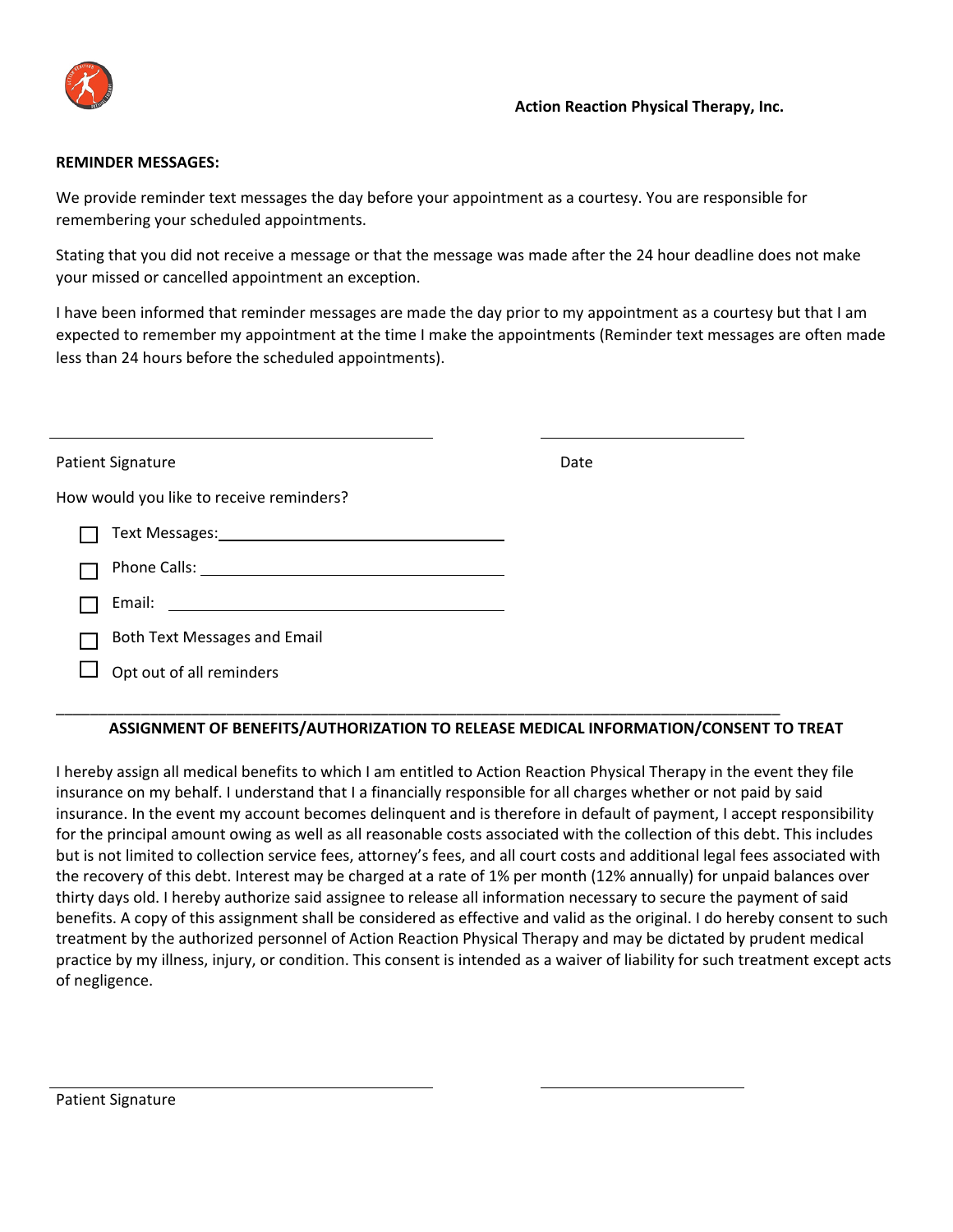

## **Action Reaction Physical Therapy, Inc.**

| <b>Patient History</b>                                                                                           |                                   |
|------------------------------------------------------------------------------------------------------------------|-----------------------------------|
|                                                                                                                  |                                   |
|                                                                                                                  |                                   |
| Date symptoms/injury started:<br>Area of injury/Symptoms:                                                        |                                   |
|                                                                                                                  |                                   |
| Diagnosis from your doctor:<br><u> 1989 - Johann Stoff, fransk politik (</u>                                     | Date of your next doctor recheck: |
|                                                                                                                  |                                   |
|                                                                                                                  |                                   |
|                                                                                                                  |                                   |
|                                                                                                                  |                                   |
|                                                                                                                  |                                   |
| Using the Diagram, indicate the specific area of pain.                                                           |                                   |
| Does pain Travel? No Section Yes; If Yes Where: Network Contract Contract Contract Contract Contract Contract C  |                                   |
| Please RATE your pain level: No Pain 0 $\boxed{1}$ $\boxed{2}$ $\boxed{3}$ $\boxed{4}$ $\boxed{5}$ 6 $\boxed{7}$ | $9\vert$<br>10 Worst Pain<br>8    |
| How would you Describe your pain:                                                                                | <b>FRONT</b><br><b>BACK</b>       |
| Dull ache<br><b>Burning</b><br>Heavy<br>Sore<br>Deep                                                             | RT<br>RT                          |
| Throbbing<br>$\Box$ Twinge<br>$\overline{\phantom{a}}$ Stabbing $\overline{\phantom{a}}$<br>Squeezing<br>Cramp   |                                   |
| Nagging<br><b>Drawing</b><br>Sharp<br>Other:                                                                     |                                   |
| What eases the Pain?                                                                                             |                                   |
|                                                                                                                  |                                   |
| What Aggravates the Pain?                                                                                        | אΩה<br><b>ABA</b>                 |
|                                                                                                                  |                                   |
|                                                                                                                  |                                   |
| Have you had any other treatments for this problem? $\Box$ No $\Box$<br>Yes; What                                |                                   |
| types?                                                                                                           |                                   |
|                                                                                                                  |                                   |
| If female are you pregnant?<br>No<br>Yes                                                                         |                                   |
| Have you had x-rays? $\Box$ Yes $\Box$ No                                                                        |                                   |
| Please list any tests you have received:                                                                         |                                   |
|                                                                                                                  |                                   |